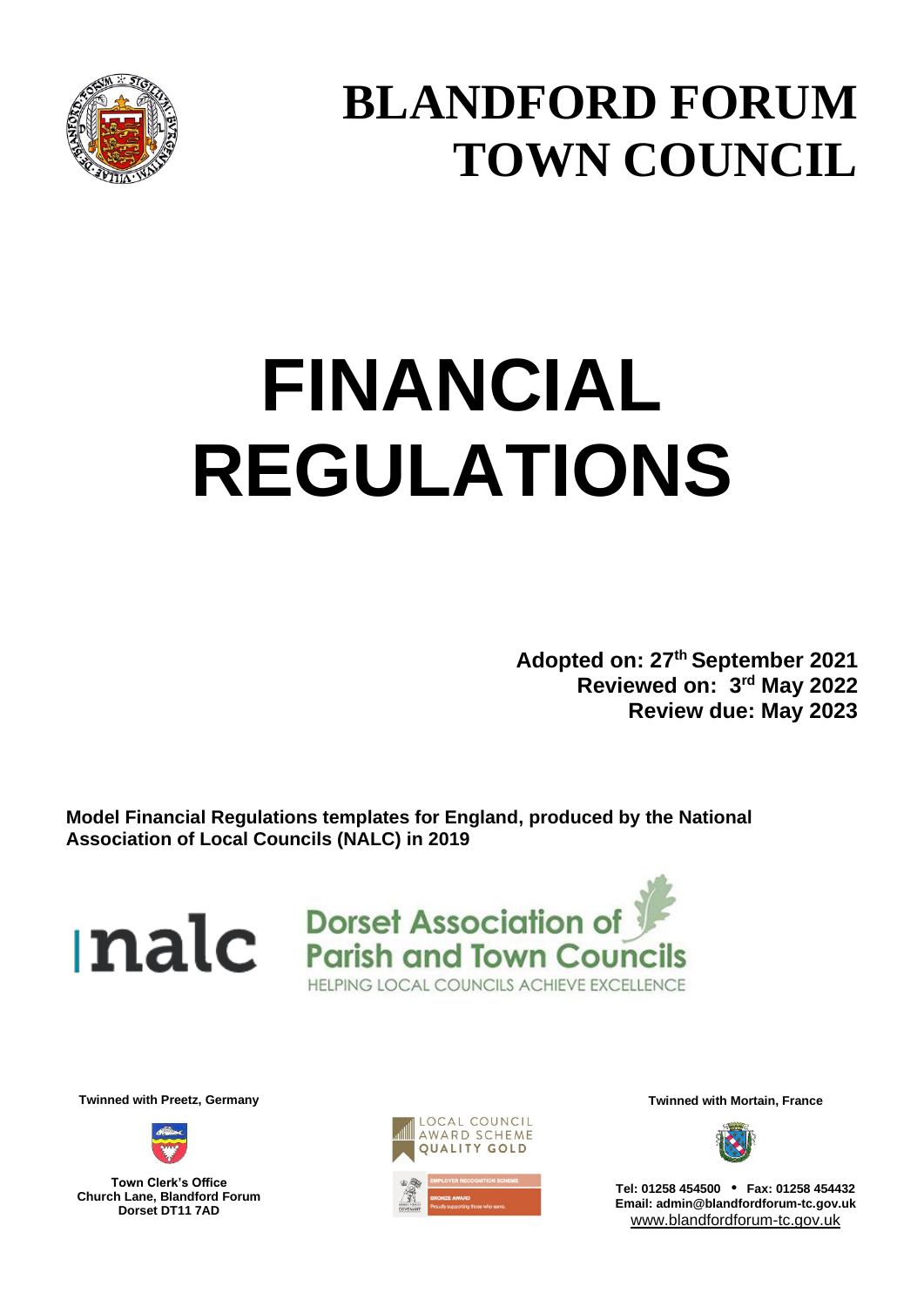### **INDEX**

#### If using electronically, please click on the index items below to go straight to each section.

| 1 <sub>1</sub> |                                                                           |  |
|----------------|---------------------------------------------------------------------------|--|
| 2.             |                                                                           |  |
| 3.             |                                                                           |  |
| 4.             |                                                                           |  |
| 5.             |                                                                           |  |
| 6.             |                                                                           |  |
| 7.             |                                                                           |  |
| 8.             |                                                                           |  |
| 9.             |                                                                           |  |
|                |                                                                           |  |
|                |                                                                           |  |
|                | 12. PAYMENTS UNDER CONTRACTS FOR BUILDING OR OTHER CONSTRUCTION WORKS  18 |  |
|                |                                                                           |  |
|                |                                                                           |  |
|                |                                                                           |  |
|                |                                                                           |  |
|                |                                                                           |  |
|                |                                                                           |  |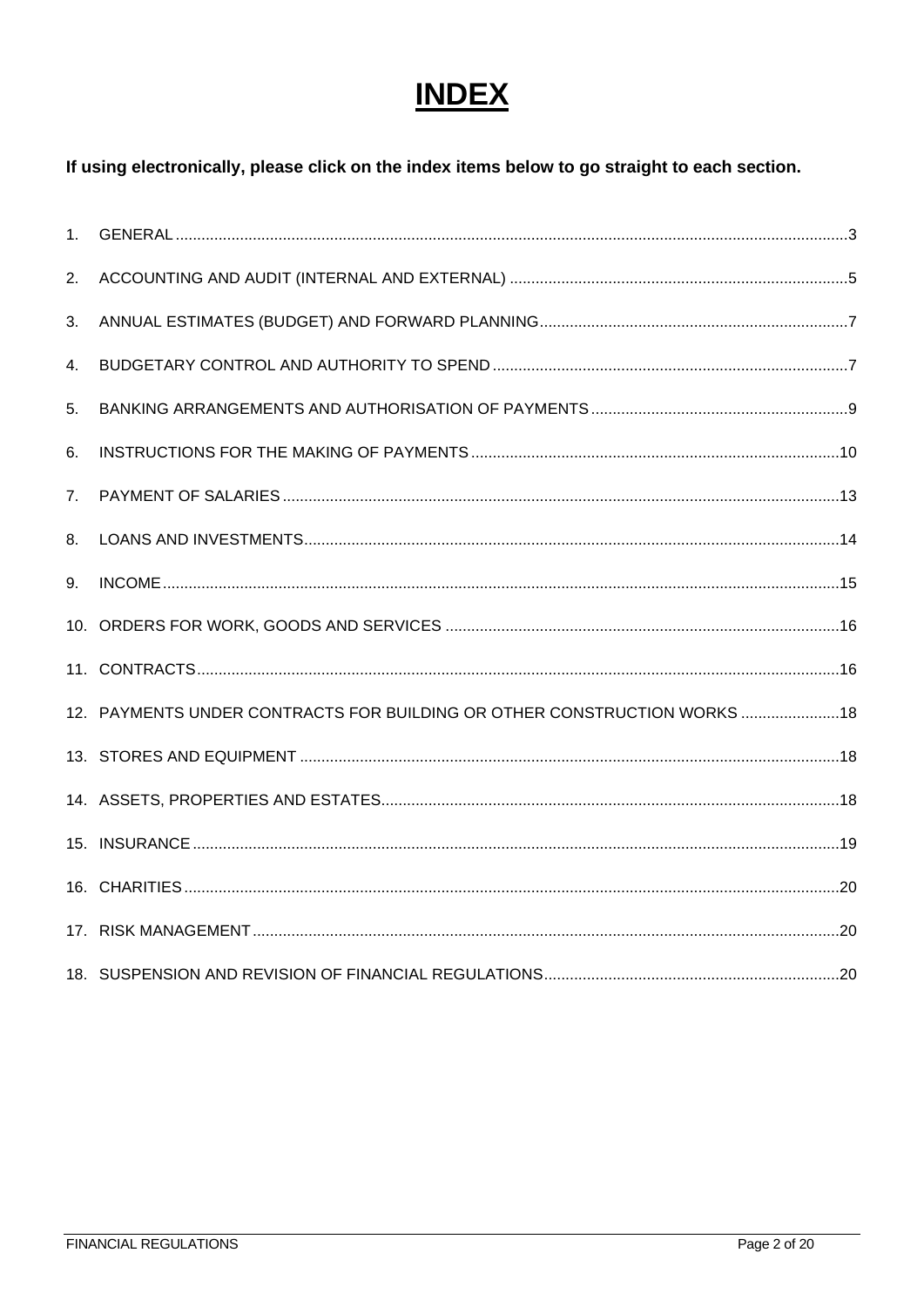#### <span id="page-2-0"></span>**1. GENERAL**

- 1.1. These financial regulations govern the conduct of financial management by the council and may only be amended or varied by resolution of the council. Financial regulations are one of the council's three governing policy documents providing procedural guidance for members and officers. Financial regulations must be observed in conjunction with the council's standing orders and any individual financial regulations relating to contracts.
- 1.2. The council is responsible in law for ensuring that its financial management is adequate and effective and that the council has a sound system of internal control which facilitates the effective exercise of the council's functions, including arrangements for the management of risk.
- 1.3. The council's accounting control systems must include measures:
	- for the timely production of accounts;
	- that provide for the safe and efficient safeguarding of public money;
	- to prevent and detect inaccuracy and fraud; and
	- identifying the duties of officers.
- 1.4. These financial regulations demonstrate how the council meets these responsibilities and requirements.
- 1.5. At least once a year, prior to approving the Annual Governance Statement, the council must review the effectiveness of its system of internal control which shall be in accordance with proper practices.
- 1.6. Any deliberate or wilful breach of these Regulations by an employee may give rise to disciplinary proceedings and could be considered to be gross misconduct.
- 1.7. Members of Council are expected to follow the instructions within these Regulations and not to entice employees to breach them. Failure to follow instructions within these Regulations brings the office of Councillor into disrepute.
- 1.8. The Responsible Financial Officer (RFO) holds a statutory office to be appointed by the council.
- 1.9. The RFO;
	- acts under the policy direction of the council:
	- administers the council's financial affairs in accordance with all Acts, Regulations and proper practices;
	- determines on behalf of the council its accounting records and accounting control systems;
	- ensures the accounting control systems are observed;
	- maintains the accounting records of the council up to date in accordance with proper practices;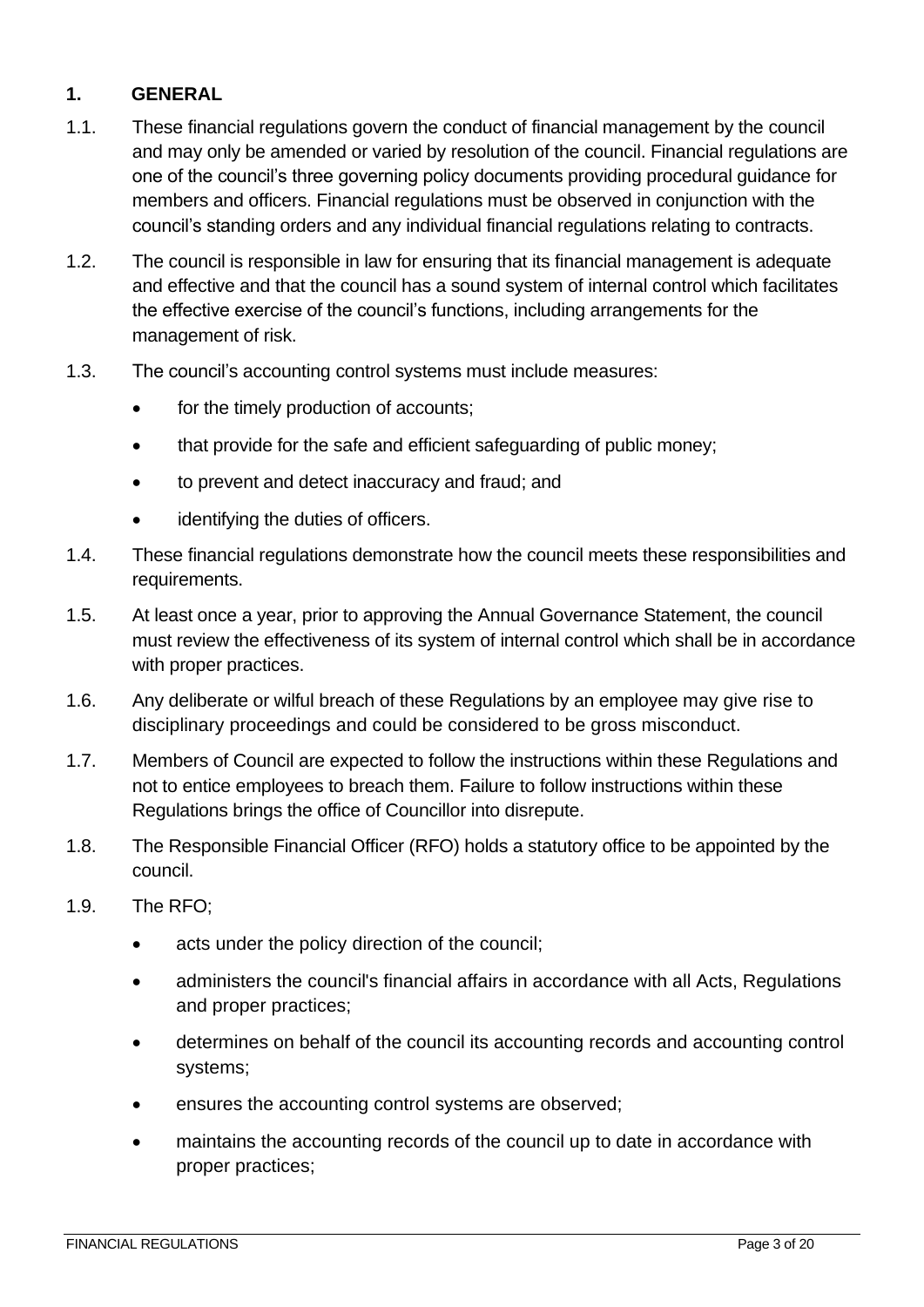- assists the council to secure economy, efficiency and effectiveness in the use of its resources; and
- produces financial management information as required by the council.
- 1.10. The accounting records determined by the RFO shall be sufficient to show and explain the council's transactions and to enable the RFO to ensure that any income and expenditure account and statement of balances, or record of receipts and payments and additional information, as the case may be, or management information prepared for the council from time to time comply with the Accounts and Audit Regulations.
- 1.11. The accounting records determined by the RFO shall in particular contain:
	- entries from day to day of all sums of money received and expended by the council and the matters to which the income and expenditure or receipts and payments account relate;
	- a record of the assets and liabilities of the council; and
	- wherever relevant, a record of the council's income and expenditure in relation to claims made, or to be made, for any contribution, grant or subsidy.
- 1.12. The accounting control systems determined by the RFO shall include:
	- procedures to ensure that the financial transactions of the council are recorded as soon as reasonably practicable and as accurately and reasonably as possible;
	- procedures to enable the prevention and detection of inaccuracies and fraud and the ability to reconstruct any lost records;
	- identification of the duties of officers dealing with financial transactions and division of responsibilities of those officers in relation to significant transactions;
	- procedures to ensure that uncollectable amounts, including any bad debts are not submitted to the council for approval to be written off except with the approval of the RFO and that the approvals are shown in the accounting records; and
	- measures to ensure that risk is properly managed.
- 1.13. The council is not empowered by these Regulations or otherwise to delegate certain specified decisions. In particular any decision regarding:
	- setting the final budget or the precept (Council Tax Requirement);
	- approving accounting statements;
	- approving an annual governance statement;
	- borrowing;
	- writing off bad debts;
	- declaring eligibility for the General Power of Competence; and
	- addressing recommendations in any report from the internal or external auditors, shall be a matter for the full council only.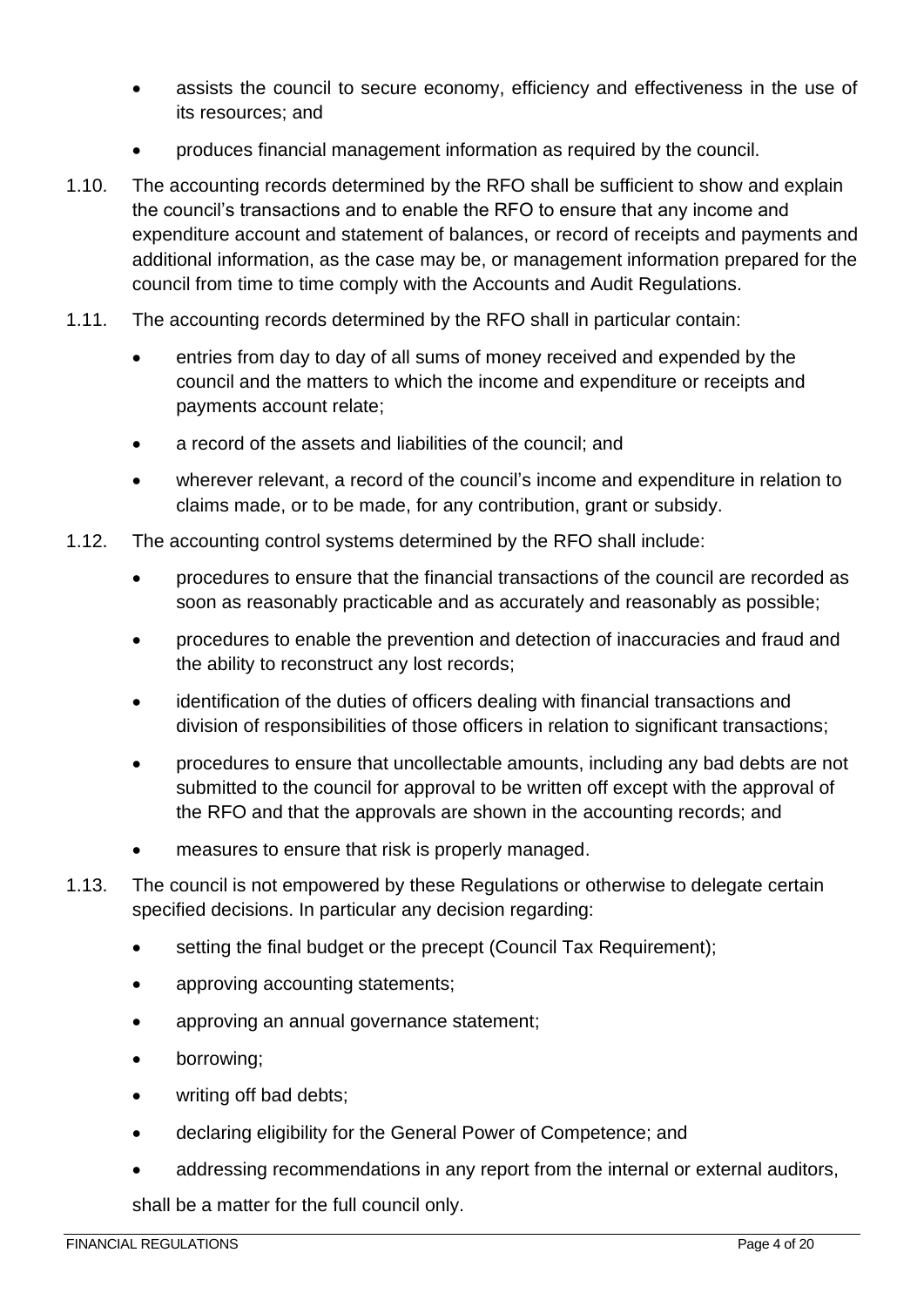- 1.14. In addition the council must:
	- determine and keep under regular review the bank mandate for all council bank accounts;
	- approve any grant;
	- approve a single commitment in excess of £1,750; and
	- in respect of the annual salary for any employee have regard to recommendations about annual salaries of employees made by the relevant Committee in accordance with its terms of reference.
- 1.15 In exceptional and unprecedented circumstances (e.g. a pandemic), which lead to it not being possible to convene a meeting of the council in a reasonable time, the Clerk shall have delegated authority to make decisions on behalf of the council where such decision cannot reasonably be deferred and must be made in order to comply with a commercial or statutory deadline. This will be carried out where possible by consultation with members by electronic means or telephone. The clerk will further consult with the chairman and vice chairman of council and the chairman and vice chairman of the finance & staffing committee for guidance as necessary. The delegation does not extend to matters expressly reserved to the council in legislation or in its Standing Orders or these Financial Regulations. Any decisions made under this delegation must be recorded in writing and must be published in accordance with the relevant regulations. This delegated authority ceases when normal business or council meetings are resumed.
- 1.16 The Operations Manager will deputise for the Town Clerk in their absence (and will therefore have the same authority), with the Assistant Town Clerk supporting the office in the Town Clerk's absence.
- 1.17 In these financial regulations, references to the Accounts and Audit Regulations or 'the regulations' shall mean the regulations issued under the provisions of section 27 of the Audit Commission Act 1998, or any superseding legislation, and then in force unless otherwise specified.
- 1.18 In these financial regulations the term 'proper practice' or 'proper practices' shall refer to guidance issued in *Governance and Accountability for Local Councils – a Practitioners' Guide (England)* issued by the Joint Practitioners Advisory Group (JPAG), available from the websites of NALC and the Society for Local Council Clerks (SLCC).

#### <span id="page-4-0"></span>**2. ACCOUNTING AND AUDIT (INTERNAL AND EXTERNAL)**

- 2.1. All accounting procedures and financial records of the council shall be determined by the RFO in accordance with the Accounts and Audit Regulations, appropriate Guidance and proper practices.
- 2.2. On a regular basis, at least once in each quarter, and at each financial year end, the Chairman of the Finance & Staffing Committee shall be appointed to verify bank reconciliations (for all accounts) produced by the RFO. The member shall sign the reconciliations with the original bank statements (or similar document) attached as evidence of verification. This activity shall on conclusion be reported, including any exceptions, to and noted by the Finance & Staffing Committee.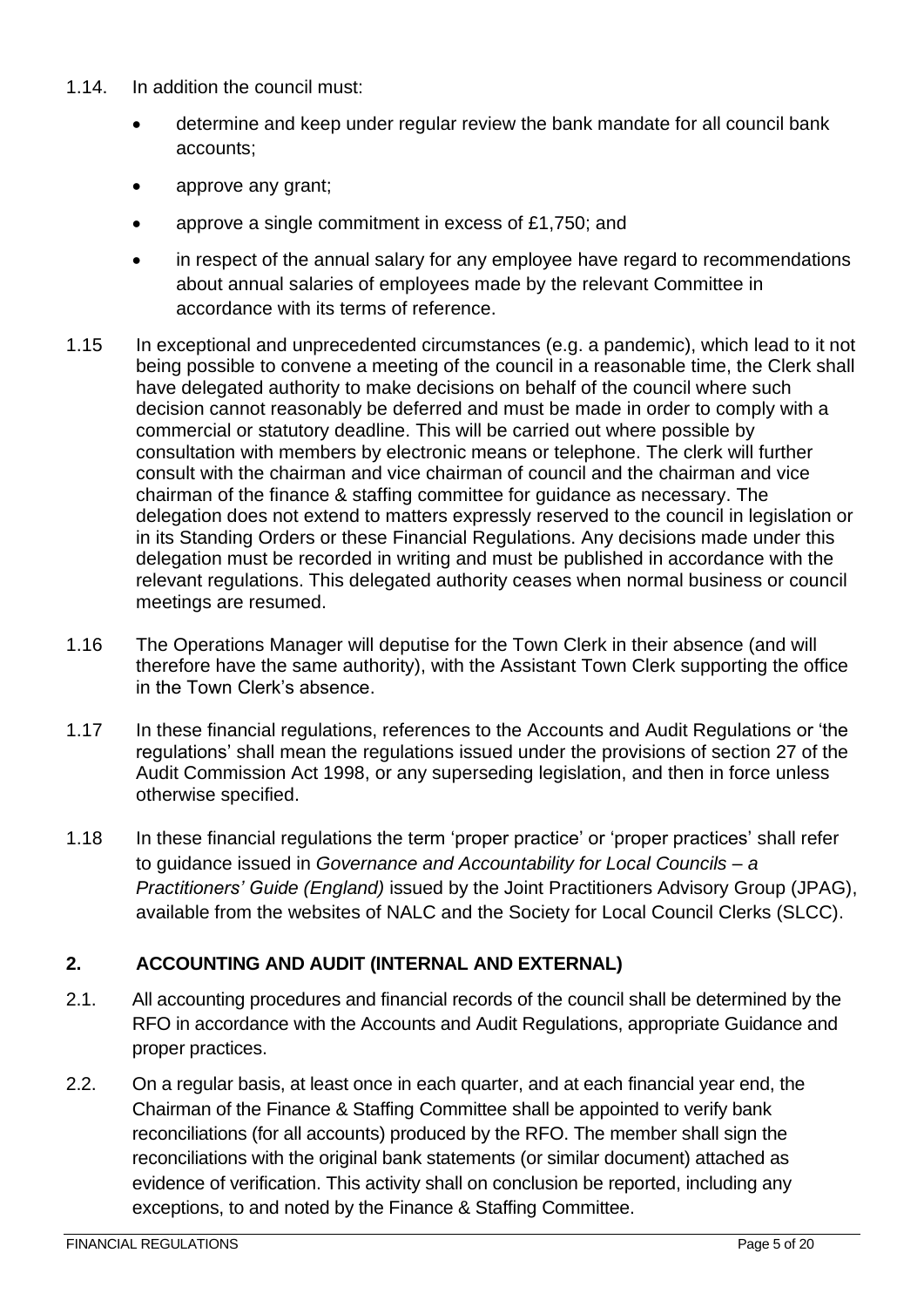- 2.3. The RFO shall complete the annual statement of accounts, annual report, and any related documents of the council contained in the Annual Return (as specified in proper practices) as soon as practicable after the end of the financial year and having certified the accounts shall submit them and report thereon to the Finance & Staffing Committee (and subsequently via a recommendation to full council) within the timescales set by the Accounts and Audit Regulations.
- 2.4. The following principles shall be observed in connection with accounting duties:
	- (a) The duty of providing information, calculating, checking and recording sums due to, or from, the Council, should be separated as completely as possible from the duty of collecting or dispersing them.
	- (b) Officers charged with the duty of examining and checking the accounts of cash transactions should not be engaged in any of those transactions.
- 2.5. The council shall ensure that there is an adequate and effective system of internal audit of its accounting records, and of its system of internal control in accordance with proper practices. Any officer or member of the council shall make available such documents and records as appear to the council to be necessary for the purpose of the audit and shall, as directed by the council, supply the RFO, internal auditor, or external auditor with such information and explanation as the council considers necessary for that purpose.
- 2.6. The internal auditor shall be appointed by and shall carry out the work in relation to internal controls required by the council in accordance with proper practices.
- 2.7. The internal auditor shall:
	- be competent and independent of the financial operations of the council;
	- report to council in writing, or in person, on a regular basis with a minimum of one annual written report during each financial year;
	- demonstrate competence, objectivity and independence, be free from any actual or perceived conflicts of interest, including those arising from family relationships; and
	- have no involvement in the financial decision making, management or control of the council.
- 2.8. Internal or external auditors may not under any circumstances:
	- perform any operational duties for the council;
	- initiate or approve accounting transactions; or
	- direct the activities of any council employee, except to the extent that such employees have been appropriately assigned to assist the internal auditor.
- 2.9. For the avoidance of doubt, in relation to internal audit the terms 'independent' and 'independence' shall have the same meaning as is described in proper practices.
- 2.10. The RFO shall make arrangements for the exercise of electors' rights in relation to the accounts including the opportunity to inspect the accounts, books, and vouchers and display or publish any notices and statements of account required by Audit Commission Act 1998, or any superseding legislation, and the Accounts and Audit Regulations.
- 2.11. The RFO shall, without undue delay, bring to the attention of all councillors any correspondence or report from internal or external auditors.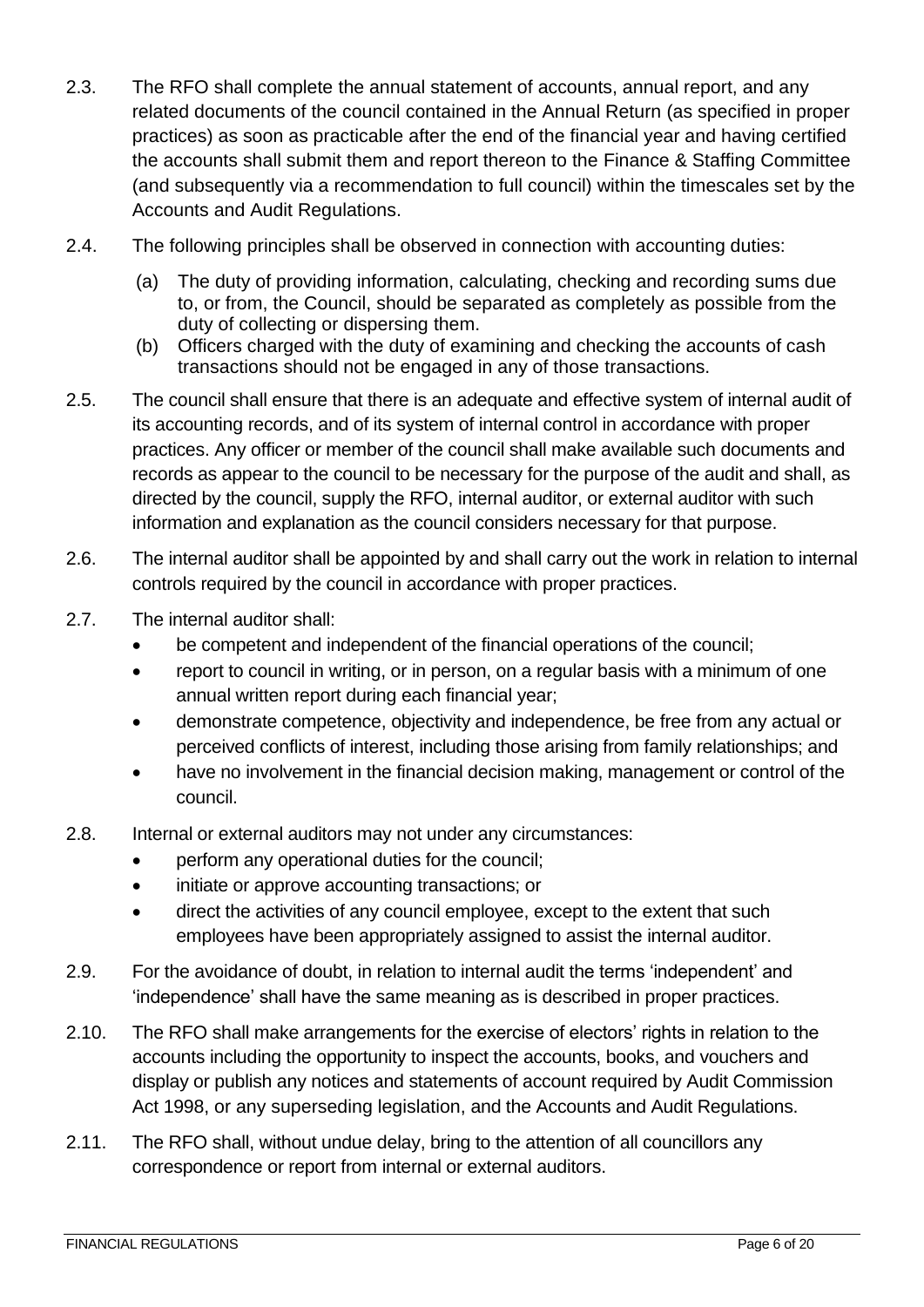#### <span id="page-6-0"></span>**3. ANNUAL ESTIMATES (BUDGET) AND FORWARD PLANNING**

- 3.1. Each committee shall review its forecast of revenue and capital receipts and payments in line with the Town Council's Plan. Having regard to the forecast, it shall thereafter formulate and submit proposals for the following financial year to the council not later than the end of December each year including any proposals for revising the forecast.
- 3.2. The RFO must each year, by no later than November, prepare detailed estimates of all receipts and payments including the use of reserves and all sources of funding for the following financial year in the form of a budget to be considered by the relevant committees and the council. As per the Governance and Accountability Practitioners Guide, the Town Council must review the level and purpose of all earmarked reserves.
- 3.3. The council shall consider annual budget proposals of revenue and capital receipts and payments including recommendations for the use of reserves and sources of funding and update the forecast accordingly.
- 3.4. The council shall fix the precept (council tax requirement), and relevant basic amount of council tax to be levied for the ensuing financial year not later than by the end of January each year. The RFO shall issue the precept to the billing authority and shall supply each member with a copy of the approved annual budget.
- 3.5. The approved annual budget shall form the basis of financial control for the ensuing year.
- 3.6. The generally accepted recommendation for the appropriate minimum level for a General Reserve in the Governance and Accountability Practitioners Guide is that this should be maintained at between three and twelve months of Net Revenue Expenditure (NRE). In practice, any authority with an NRE of more than £200,000 should plan on 3 months equivalent General Reserve. It is important to plan the budget ensuring that the adopted level is maintained. Changes in activity level / range of services provided will inevitably lead to changes in the requisite minimum level of the General Reserve in order to provide a working capital for those activities.
- 3.7. The RFO reviews the council's General Reserves on a regular basis and reports to Council in December and March the expenditure that has occurred through the year and makes recommendations to transfer from the interest received on investments on the earmarked reserves to the General Reserve.
- 3.8. If the General Reserve falls below the 3 months NRE, it is to consider including the deficit in the budget to bring it back up to the 3 months of NRE.

#### <span id="page-6-1"></span>**4. BUDGETARY CONTROL AND AUTHORITY TO SPEND**

- 4.1. Expenditure on revenue items may be authorised up to the amounts included for that class of expenditure in the approved budget. This authority is to be determined by:
	- Town Clerk £1750
	- $\cdot$  RFO £500
	- Assistant Town Clerk £500
	- Operations Manager £500
	- Market Manager £500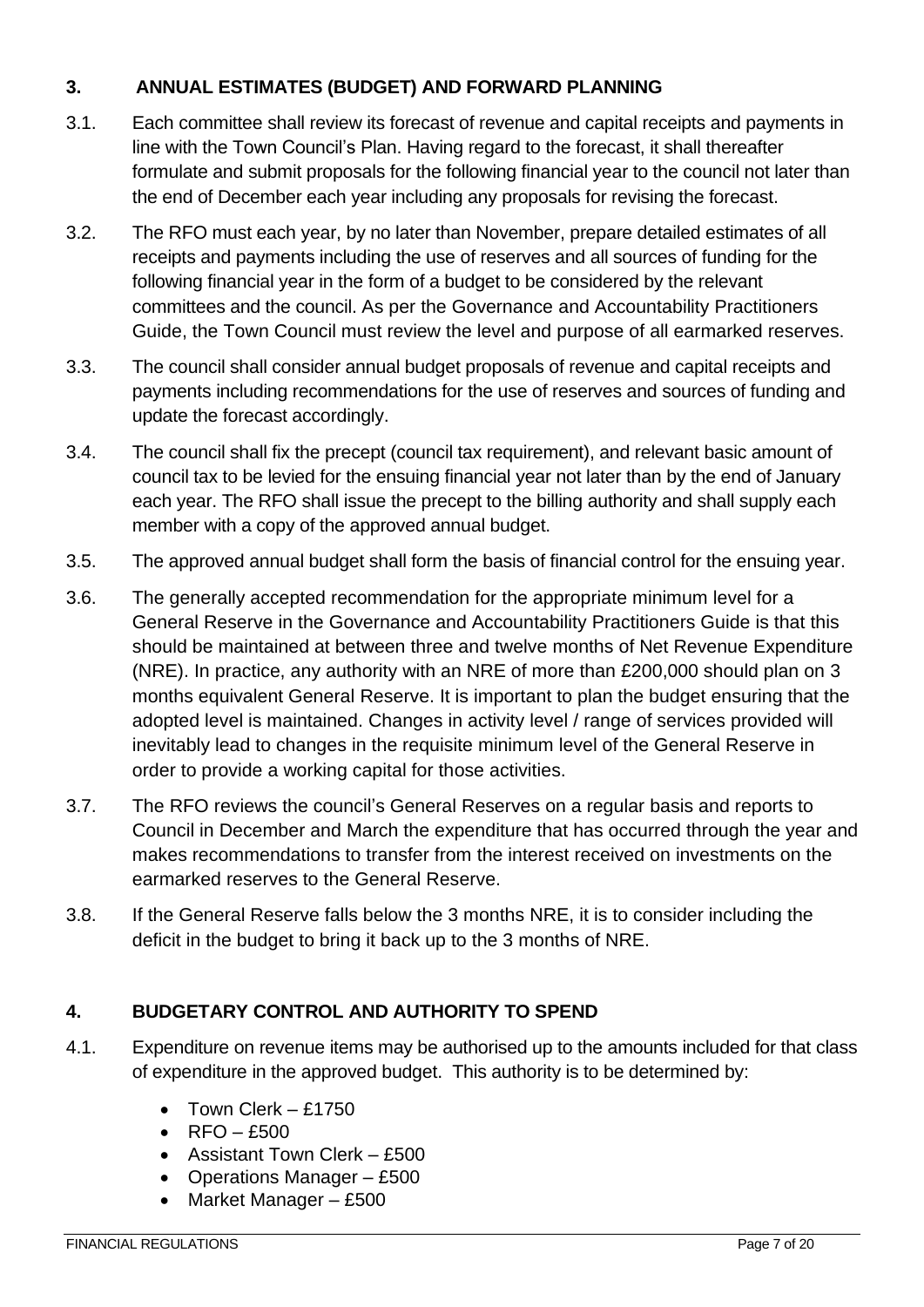• In an emergency the Chairman of Council (or in the absence of the Town Clerk and Chairman of Council, the Vice Chairman of Council) – £1750

Such authority is to be evidenced by a Minute or by an authorisation slip duly signed by the Clerk, and where necessary also by the appropriate Chairman. They must not be grouped together, except under emergency situations when retrospective expenditure must be obtained at the next relevant meeting. Contracts may not be disaggregated to avoid controls imposed by these regulations.

See also section 10.

- 4.2. No expenditure may be authorised that will exceed the amount provided in the revenue budget for that class of expenditure other than by resolution of the council, or duly delegated committee. During the budget year and with the approval of council having considered fully the implications for public services, unspent and available amounts may be moved to other budget headings or to an earmarked reserve as appropriate ('virement').
- 4.3. Unspent provisions in the revenue or capital budgets for completed projects shall not be carried forward to a subsequent year.
- 4.4. The salary budgets are to be reviewed at least annually in September/October for the following financial year and such review shall be referred to the Finance & Staffing Committee. The RFO will inform committees of any changes impacting on their budget requirement for the coming year in good time.
- 4.5. In cases of extreme risk to the delivery of council services, the clerk may authorise revenue expenditure on behalf of the council which in the clerk's judgement it is necessary to carry out. Such expenditure includes repair, replacement or other work, whether or not there is any budgetary provision for the expenditure, subject to a limit of £1,750. The Clerk shall report such action to the chairman as soon as possible and to the council as soon as practicable thereafter.
- 4.6. No expenditure shall be authorised in relation to any capital project and no contract entered into or tender accepted involving capital expenditure unless the council is satisfied that the necessary funds are available and the requisite borrowing approval has been obtained.
- 4.7. All capital works shall be administered in accordance with the council's standing orders and financial regulations relating to contracts.
- 4.8. The Clerk may incur expenditure on behalf of the Council which is necessary to carry out any repair, replacement or other work which is necessary whether or not there is any budgetary provision for the expenditure, subject to a limit of £1,750. If there is no budgetary provision the Clerk shall report the action to the appropriate Committee as soon as practicable thereafter. Emergency work over this amount but below £1750 should be referred by the Town Clerk or in his/her absence by the Operations Manager or RFO to the relevant Committee Chairman and the Chairman of Council to obtain approval before work proceeds.
- 4.9. Where expenditure is incurred in accordance with regulation 4.8 above and the sum required cannot be met from savings made elsewhere within that Committee's approved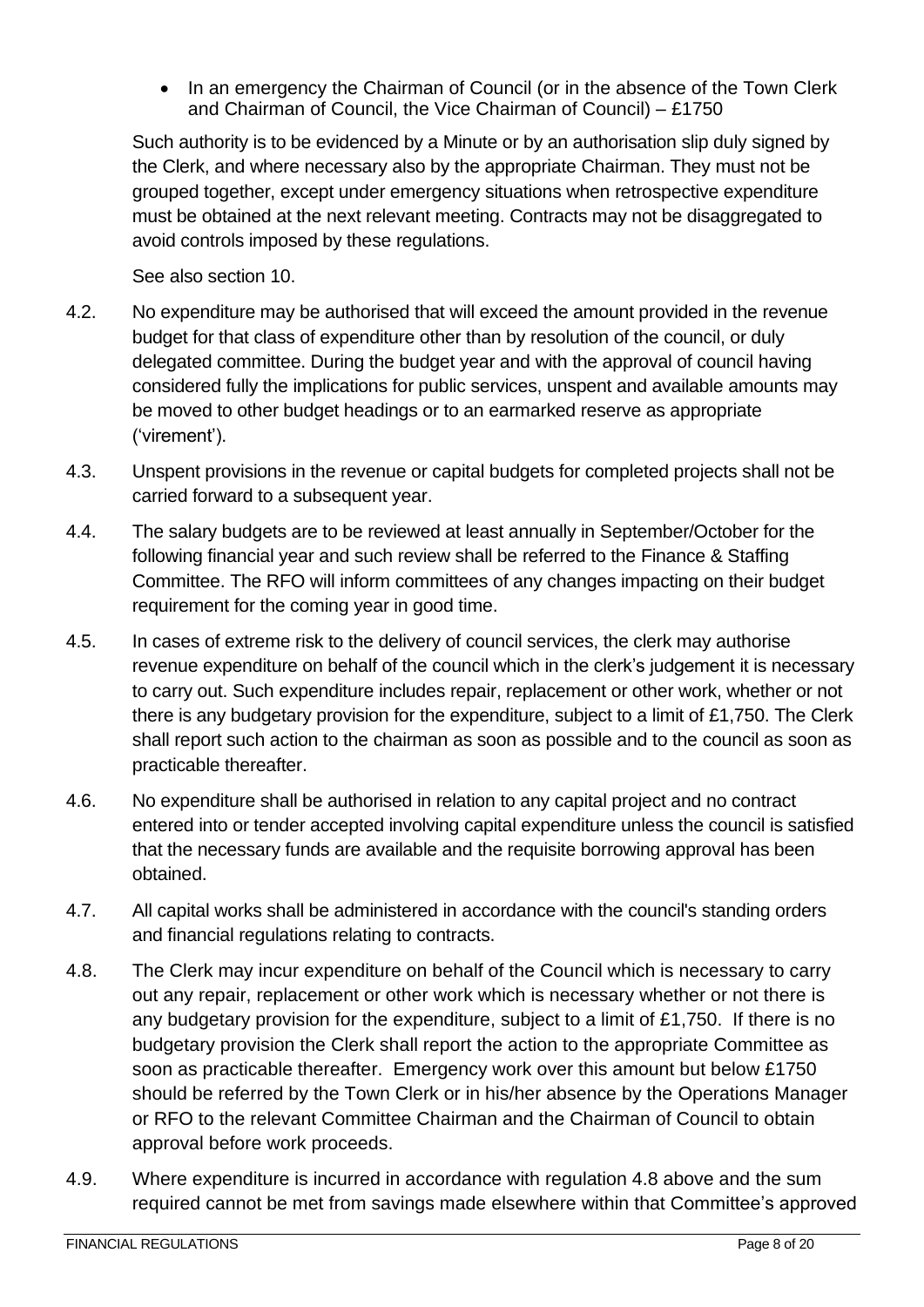budget, it shall be subject to the provisions of a supplementary estimate approved by the Finance & Staffing Committee or the Council.

- 4.10. The RFO shall regularly provide the council with a statement of receipts and payments to date under each head of the budgets, comparing actual expenditure to the appropriate date against that planned as shown in the budget. These statements are to be prepared at least at the end of each financial quarter and shall show explanations of material variances. For this purpose "material" shall be in excess of 10% of the budget.
- 4.11. Changes in earmarked reserves shall be approved by council as part of the budgetary control process.
- 4.12. The RFO is authorised to make payment up to the agreed net annual budget limit to the Barnes Recreation Ground Trust without reference to Committee.

#### <span id="page-8-0"></span>**5. BANKING ARRANGEMENTS AND AUTHORISATION OF PAYMENTS**

- 5.1. The council's banking arrangements, including the bank mandate, shall be made by the RFO and approved by the council; banking arrangements may not be delegated to a committee. They shall be regularly reviewed for safety and efficiency.
- 5.2. Councillors who are the Council's bank signatories are to provide all necessary identity details to the bank in order to comply with the bank's anti-fraud regulations.
- 5.3. A schedule of payment of money shall be prepared by the RFO and together with the relevant supporting invoices and list of payments made via BACS/Faster payments must be checked by the two members to ensure that the Town Clerk's initials or, in his/her absence, those of the Chairman/Vice Chairman of Council are noted on the invoices as "Payment Authorised". If the "Payment Authorised" has the signature of the Chairman/Vice Chairman of Council then he/she cannot sign the relevant cheque/payment. The Chairman and Vice-Chairman of the Finance & Staffing Committee should not sign cheques/make payments as they will be responsible for checking the full list of payments which shall include cheques, BACS payments, online banking faster payments, direct debits, standing orders and telepay, which will be submitted to the quarterly Finance & Staffing Committee for retrospective approval and minuted accordingly. Regarding Faster Payments on business online banking, two members of the same family must not be allowed to be an "authorising user". Due to social distancing, for BACS/faster payments, the schedule of payment, supporting invoices and list of payments entered on commercial online banking or business online banking, will be emailed to two members stating the reference numbers of the payment schedule and the total amount of each payment schedule to check and to submit the online payments. The Chairman of Finance & Staffing is copied into the faster payments authorising email. The authorising members will email the RFO stating that they have checked and authorised the payment reference number and the total of each payment schedule and submitted the online payment. The email will then be attached to the schedule of payment. On the payment schedule under the 1<sup>st</sup> and 2<sup>nd</sup> signatory, the RFO will write the name of the member who has authorised and write "see attached email" and the date the email was received. A bank reconciliation is completed promptly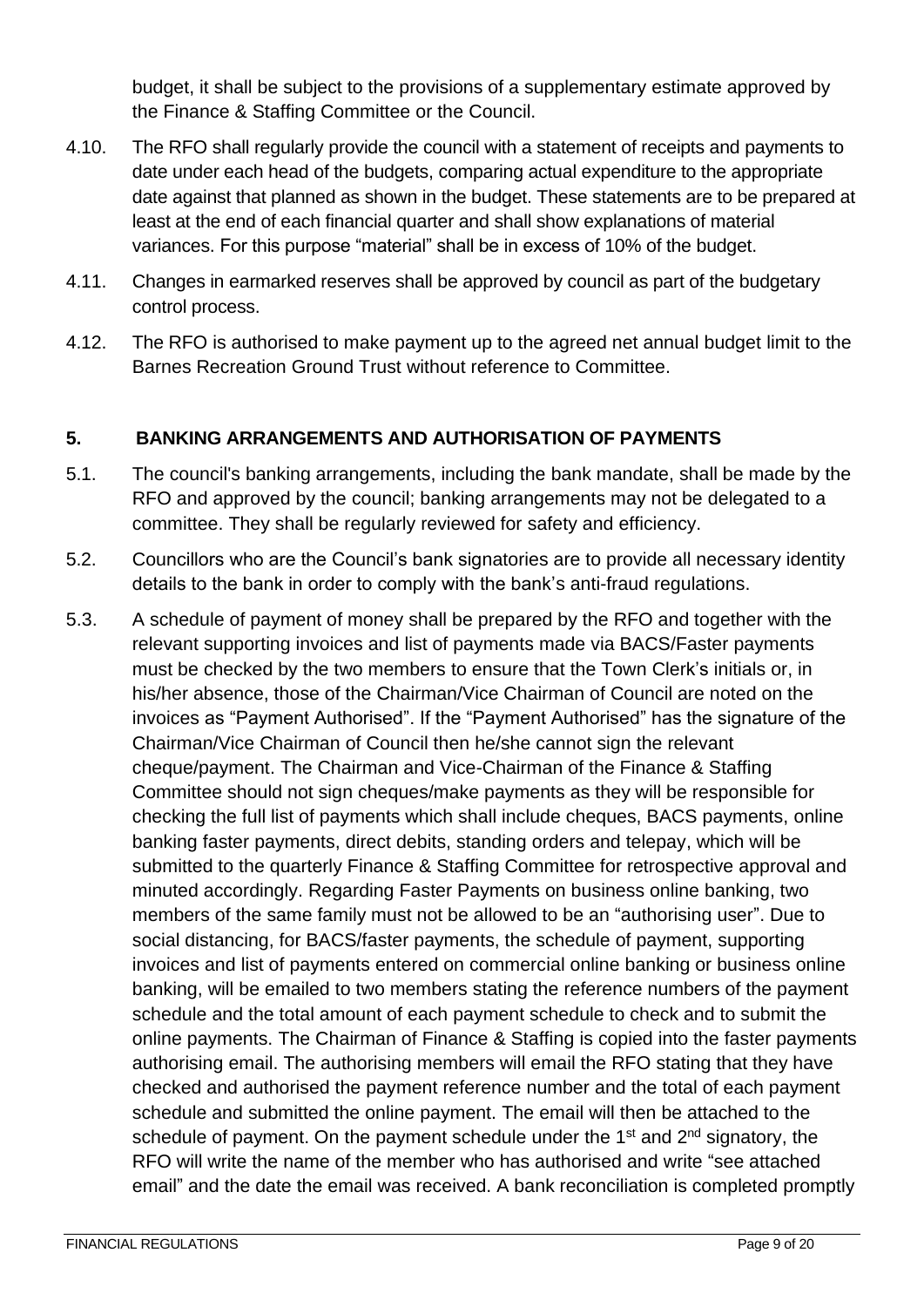after month end and reviewed by the Town Clerk and Chairman of Finance & Staffing which ensures the prompt identification of any potential fraud or error.

- 5.4. Personal payments (including salaries, wages, expenses and any payment made in relation to the termination of a contract of employment) may be summarised to remove public access to any personal information.
- 5.5. In addition to 5.3, where two councillors are spouses, partners or related to each other only one of those councillors shall be permitted to authorise each transaction on behalf of the Council.
- 5.6. Cheques, cheque stubs and autopay sheets drawn on the bank account in accordance with the schedule referred to in the previous paragraph shall be signed by the members signing the above schedule.
- 5.7. Members approving the transfer of funds between bank accounts must ensure that the Town Clerk's initials or, in his/her absence, those of the Chairman of Council, are shown on the transfer documentation prior to signature. Again if the Chairman of Council authorises the documents then they cannot sign the documents.
- 5.8. All invoices for payment shall be examined, verified and certified by the RFO to confirm that the work, goods or services to which each invoice relates has been received, carried out, examined and represents expenditure previously approved by the council.
- 5.9. The RFO shall examine invoices for arithmetical accuracy and analyse them to the appropriate expenditure heading. The RFO shall take all steps to pay all invoices submitted, and which are in order, at the next available council meeting or Finance & Staffing Committee Meeting. The RFO will ensure that all invoices are coded to the appropriate expenditure head. The RFO shall take all possible steps to settle all invoices submitted, and which are in order, within 30 days of their receipt. When the RFO is satisfied that invoices are in order he/she shall pass them to the Clerk for final certification in the box provided. All duly certified invoices will then be entered on the schedule referred to in 5.3 above.
- 5.10. In respect of grants the Finance & Staffing Committee shall approve expenditure within any limits set by council and in accordance with any Policy statement approved by council. Any Revenue or Capital Grant in excess of £5,000 shall before payment, be subject to ratification by resolution of the council.
- 5.11. Members are subject to the Code of Conduct that has been adopted by the council and shall comply with the Code and Standing Orders when a decision to authorise or instruct payment is made in respect of a matter in which they have a disclosable pecuniary or other interest, unless a dispensation has been granted.
- 5.12. The council will aim to rotate the duties of members in these Regulations so that onerous duties are shared out as evenly as possible over time.

#### <span id="page-9-0"></span>**6. INSTRUCTIONS FOR THE MAKING OF PAYMENTS**

6.1. The council will make safe and efficient arrangements for the making of its payments.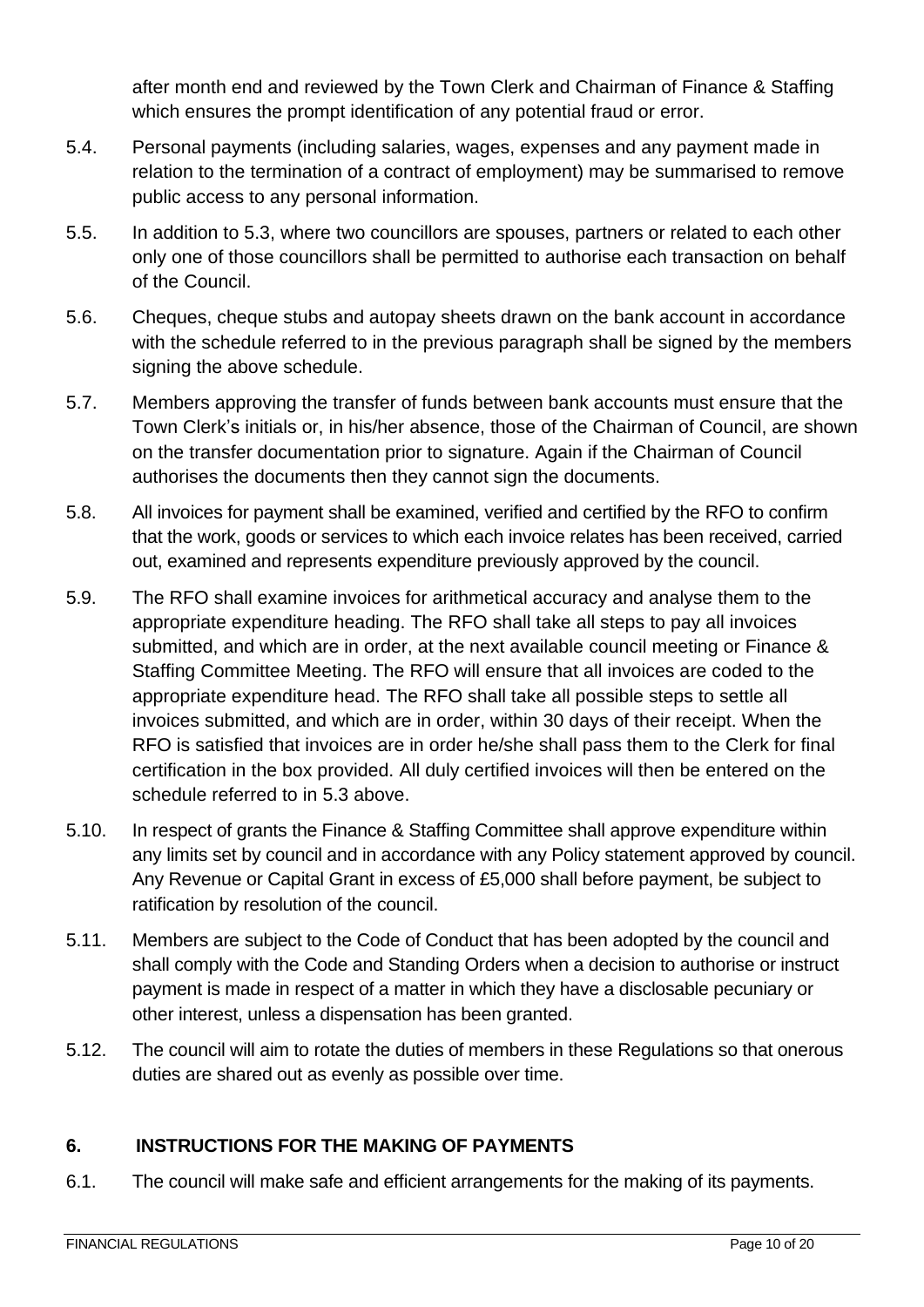- 6.2. Apart from petty cash payments all payments shall be effected by cheque / BACS payment / Online Faster payments / Direct Debit payment or other order drawn on the Council's bankers. Where possible payments should be made through the bank online payments portal reducing the amount of cheques issued and they should not be issued for less than £15.00.
- 6.3. Under Financial Regulation 5 above, the council, a duly delegated committee or, if so delegated, the Clerk or RFO shall give instruction that a payment shall be made.
- 6.4. Cheques or orders for payment drawn on the bank account in accordance with the schedule as presented to council or committee shall be signed by two members of council, in accordance with a resolution instructing that payment. If a member who is also a bank signatory has declared a disclosable pecuniary interest, or has any other interest, in the matter in respect of which the payment is being made, that Councillor shall be required to consider Standing Orders, and thereby determine whether it is appropriate and / or permissible to be a signatory to the transaction in question.
- 6.5. To indicate agreement of the details shown on the cheque or order for payment with the counterfoil and the invoice or similar documentation, the signatories shall each also initial the cheque counterfoil.
- 6.6. If thought appropriate by the council, payment for utility supplies (energy, telephone and water) and any National Non-Domestic Rates may be made by variable Direct Debit provided that the instructions are signed by two members and any payments are reported to council as made. The approval of the use of a variable Direct Debit shall be renewed by resolution of the council as part of the annual review of these Financial Regulations.
- 6.7. If thought appropriate by the council, payment for certain items (principally Salaries) may be made by Banker's Standing Order provided that the instructions are signed, or otherwise evidenced by two members are retained and any payments are reported to council as made. The approval of the use of a Banker's Standing Order shall be renewed by resolution of the council as part of the annual review of these Financial Regulations.
- 6.8. If thought appropriate by the council, payment for certain items may be made by BACS, online faster payments or CHAPS methods provided that the instructions for each payment are signed, or otherwise evidenced, by two authorised bank signatories are retained and any payments are reported to council as made. The approval of the use of BACS / faster payments or CHAPS shall be renewed by resolution of the council as part of the annual review of these Financial Regulations. CHAPS are to be replaced with faster payments and only to be used where the amount is over daily limit threshold of the bank, currently £250,000 and the payment must be reached with the beneficiary on the same day.
- 6.9. No employee or councillor shall disclose any PIN or password, relevant to the working of the council or its bank accounts, to any person not authorised in writing by the council or a duly delegated committee.
- 6.10. Regular back-up copies of the records on any computer shall be made and shall be stored securely away from the computer in question and preferably off site.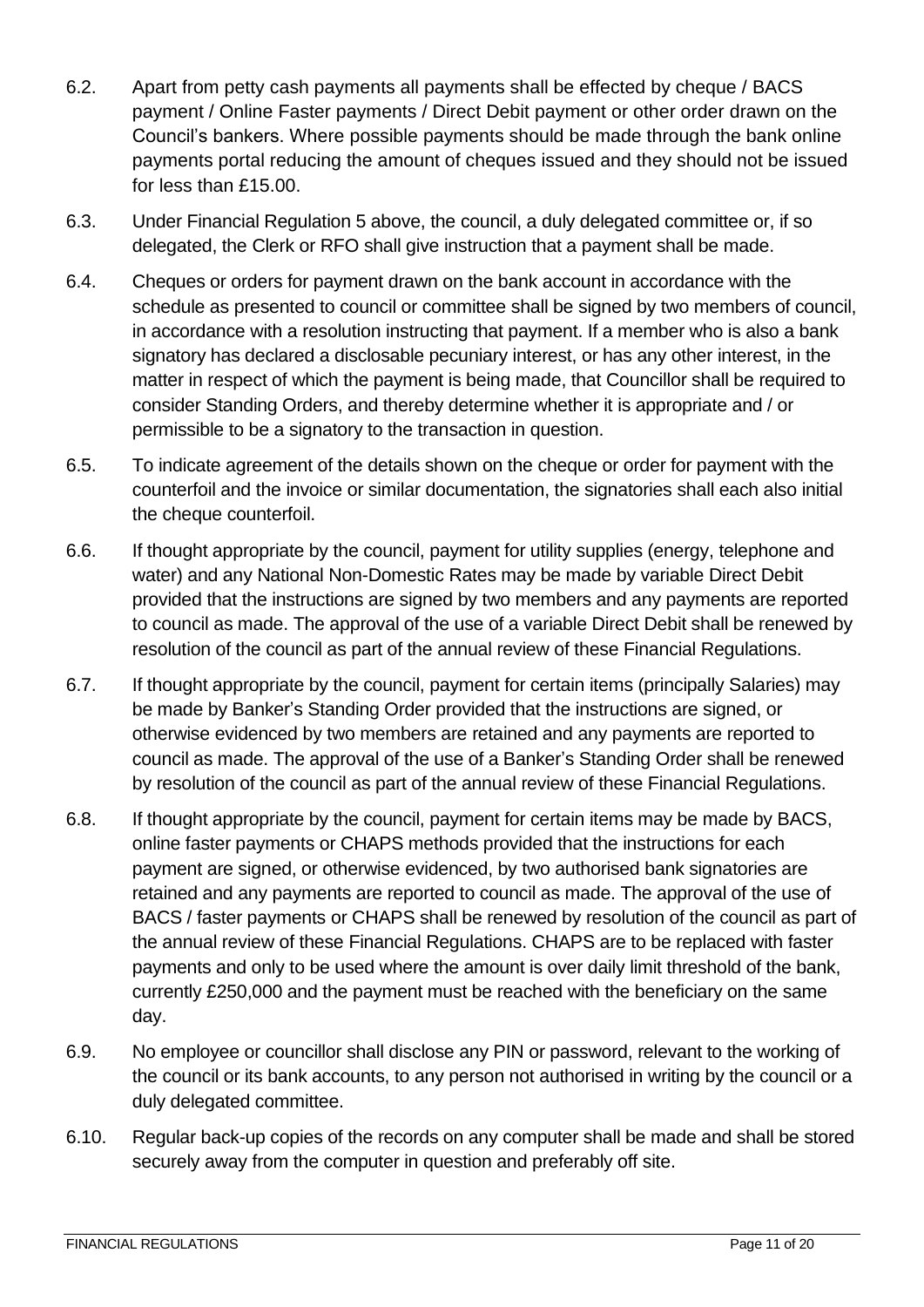- 6.11. The council, and any members using computers for the council's financial business, shall ensure that they are appropriately protected. This is supported by an external IT company on behalf of the Town Council.
- 6.12. Where internet banking arrangements are made with any bank, the RFO shall be appointed as the Service Administrator. The Bank Mandate approved by the council shall identify a number of councillors who will be authorised to approve transactions on those accounts. The bank mandate will state clearly the amounts of payments that can be instructed by the use of the Service Administrator alone, or by the Service Administrator with a stated number of approvals.
- 6.13. Access to any internet banking accounts will be directly to the access page (which may be saved under "favourites"), and not through a search engine or e-mail link. Remembered or saved passwords facilities must not be used on any computer used for council banking work. Breach of this Regulation will be treated as a very serious matter under these regulations.
- 6.14. Changes to account details for suppliers, which are used for internet banking may only be changed on written hard copy notification by the supplier and supported by hard copy authority for change signed by the Clerk or the RFO. A programme of regular checks of standing data with suppliers will be followed.
- 6.15. The Town Council's charge card opened by the council in the name of the Clerk will be specifically restricted to use by the Clerk, RFO, Assistant Town Clerk and Operations Manager and shall be subject to automatic payment in full at each month-end. Personal credit or debit cards of members or staff shall only be used in exceptional circumstances.
- 6.16. The Town Clerk, Assistant Town Clerk and Operations Manager are authorised to use personal credit cards for payments of BFTC's purchases provided the controls listed below are followed.
- 6.17. When use of a charge card is required a purchase order will be raised and be signed by the Town Clerk or RFO (within the delegated authority level or minuted authority).
- 6.18. Ensure wherever possible that the invoice bears the name of the card holder and BFTC to satisfy the VAT requirements. When the invoice is received pass to RFO in usual way.
- 6.19. When the charge card bill is received pass to RFO for payment who will follow procedures laid down above.
- 6.20. The RFO may provide petty cash to officers and members for the purpose of defraying operational and other expenses. Vouchers for payments made shall be forwarded to the RFO with a claim for reimbursement:
	- (a) The RFO shall maintain a petty cash imprest account to a limit of £250 for the purpose of defraying operational and other expenses. The petty cash imprest account should not normally be reimbursed more than once per month. Vouchers for payments made from petty cash together with the relevant receipt shall be kept to substantiate the payment and be numbered to enable cross-reference to the ledger. In the event of an official receipt not being available the petty cash voucher must be annotated with the name/address/ signature and brief description of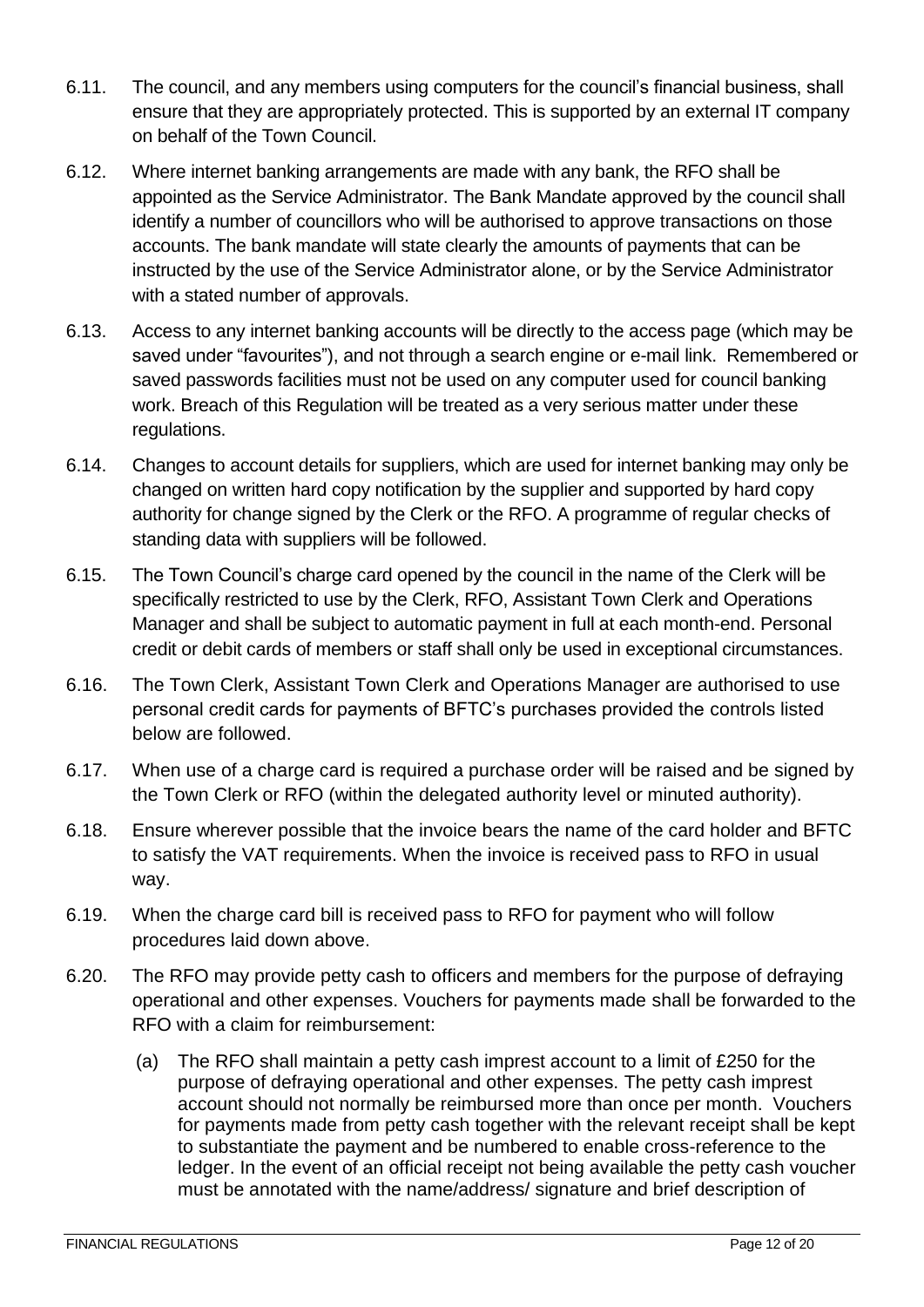goods/services supplied. The RFO is authorised to make petty cash payments up to £50. Cash payments over £50 will be at the discretion of the Town Clerk.

- (b) Income received must not be paid into the petty cash float but must be separately banked, as provided elsewhere in these regulations.
- (c) Payments to maintain the petty cash float shall be shown separately on the schedule of the payment of money presented to the Finance & Staffing Committee (under 5.3 above).
- (d) The Chairman of the Finance & Staffing Committee shall undertake random spot checks of the Petty Cash at least quarterly and annotate the petty cash book accordingly.
- 6.20 If thought appropriate by the Council, payments may be made by variable Direct Debit provided that the instructions are signed by two members and any payments are reported to Council as made.
- 6.21 BACS (Bankers Automated Credit Service) and Faster payments can be made up to the limit and batch totals specified by the bank provider. The RFO will have authority to upload payments to the banks account base, but will have **no** authority to authorise payments. Two Councillors will be required to authorise the release of payments after the checks undertaken in 5.3.

#### <span id="page-12-0"></span>**7. PAYMENT OF SALARIES**

- 7.1. As an employer, the council shall make arrangements to meet fully the statutory requirements placed on all employers by PAYE and National Insurance legislation. The payment of all salaries shall be made in accordance with payroll records and the rules of PAYE and National Insurance currently operating, and salary rates shall be as agreed by council, or duly delegated committee.
- 7.2. Payment of salaries and payment of deductions from salary such as may be required to be made for tax, national insurance and pension contributions, or similar statutory or discretionary deductions must be made in accordance with the payroll records and on the appropriate dates stipulated in employment contracts, and shall be made by the RFO from the current account by means of the Telepay system. The Town Clerk is to check the payslips together with NI, PAYE and Pension contributions against the Sage Payment Summary for the relevant month and authorise the payroll record together with the Telepay fax message.
- 7.3. In the absence of the Town Clerk and the Operations Manager the payment of salaries and the payment of deductions will be approved by the Chairman of Finance & Staffing Committee / Chairman of Council and the bank mandate is to be amended annually or as required. The Telepay validation report is to be signed by two Councillors retrospectively. The Internal Auditor should include checks on salary payments.
- 7.4. No changes shall be made to any employee's pay, emoluments, or terms and conditions of employment without the prior consent of the Finance & Staffing Committee or full council (subject to timings). However all overtime shall be approved in advance by the Town Clerk or, if it relates to the Town Clerk, the Chairman of the Council or the Chairman of the Finance and Staffing Committee.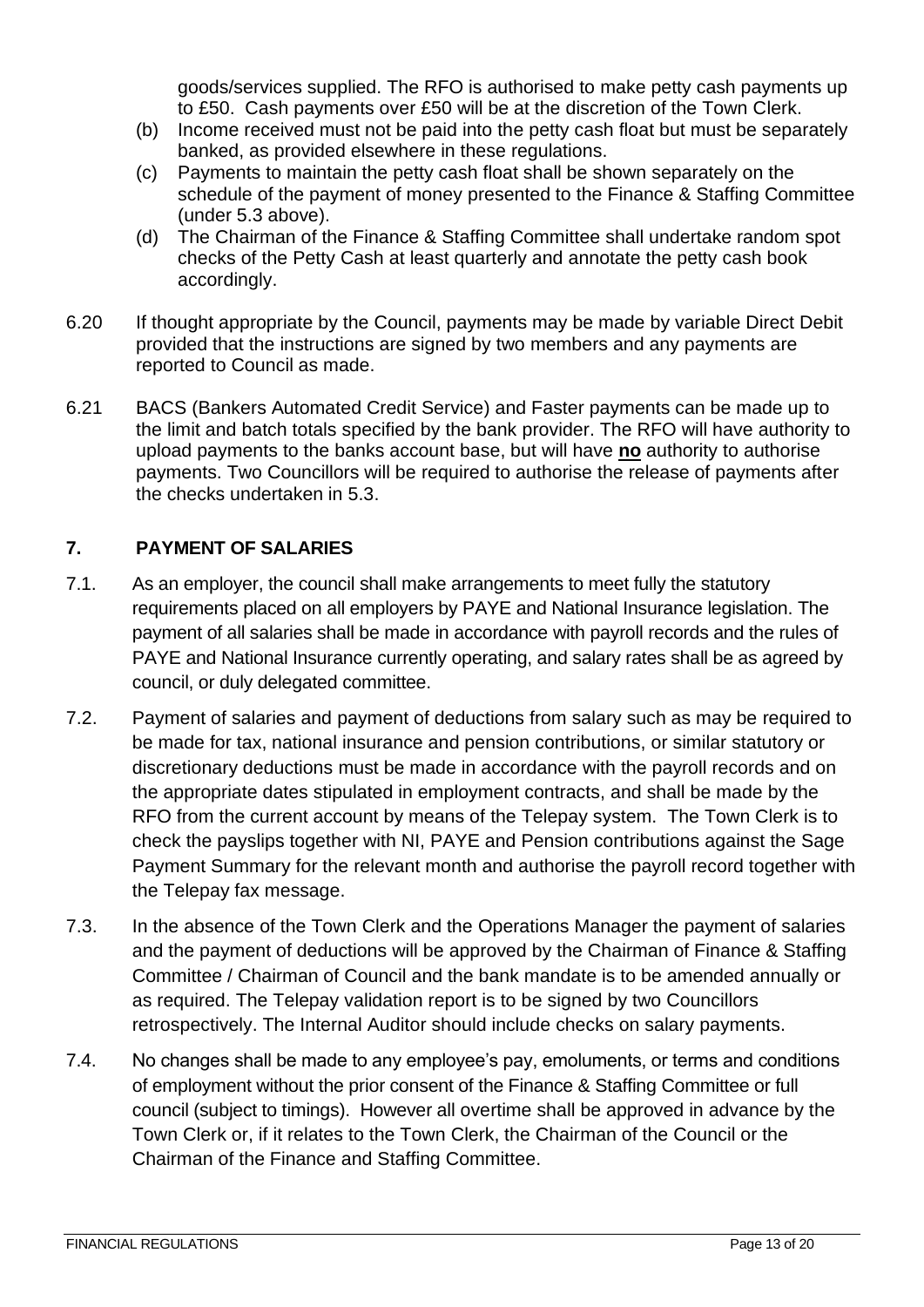- 7.5. All time sheets shall be certified as to accuracy by the Assistant Town Clerk and the Operations Manager for staff under their line management and approved by the Clerk if overtime is involved. The Town Clerk is to certify and approve all other staff overtime claims.
- 7.6. Each and every payment to employees of net salary and to the appropriate creditor of the statutory and discretionary deductions shall be recorded in a separate confidential record. This confidential record is not open to inspection or review (under the Freedom of Information Act 2000 or otherwise) other than:
	- a) by any councillor who can demonstrate a need to know;
	- b) by the internal auditor;
	- c) by the external auditor; or
	- d) by any person authorised under Audit Commission Act 1998, or any superseding legislation.
- 7.7. The total of such payments in each calendar month shall be reported with all other payments as made as may be required under these Financial Regulations, to ensure that only payments due for the period have actually been paid.
- 7.8. An effective system of personal appraisal management should be maintained for all employees.
- 7.9. Any termination payments shall be supported by a clear business case and reported to the council. Termination payments shall only be authorised by council.
- 7.10. Before employing interim staff the council must consider a full business case.

#### <span id="page-13-0"></span>**8. LOANS AND INVESTMENTS**

- 8.1. All loans and investments shall be negotiated by the RFO in the name of the Council and shall be for a set period in accordance with Council policy. The RFO, Town Clerk and Chairman of Finance & Staffing have joint delegated authority to approve the investments in accordance with Council's investment policy with retrospective approval being obtained from Finance & Staffing Committee for the previous period.
- 8.2. All borrowings shall be effected in the name of the council, after obtaining any necessary borrowing approval. Any application for borrowing approval shall be approved by Council as to terms and purpose. The application for Borrowing Approval, and subsequent arrangements for the Loan shall only be approved by full council. Investments shall be negotiated by the RFO.
- 8.3. Any financial arrangement which does not require formal Borrowing Approval from the Secretary of State (such as Hire Purchase or Leasing of tangible assets) shall be subject to approval by the full council. In each case a report in writing shall be provided to council in respect of value for money for the proposed transaction.
- 8.4. All loans and investments shall be negotiated in the name of the Council and shall be for a set period in accordance with council policy.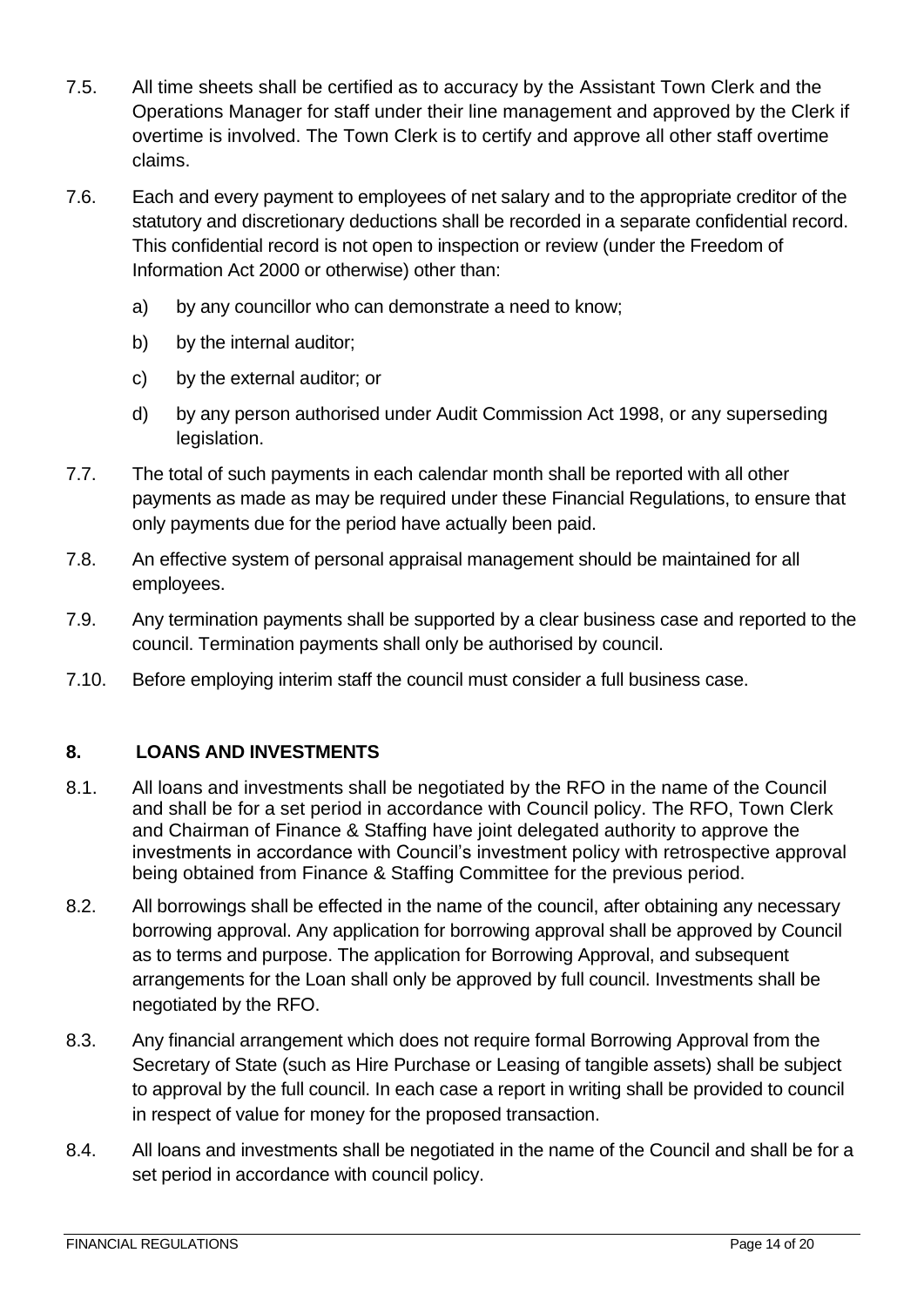- 8.5. The council shall retain an Investment Policy in accordance with relevant regulations, proper practices and guidance and it shall be reviewed by the council at least annually.
- 8.6. All investments of money under the control of the council shall be in the name of the council.
- 8.7. All investment certificates and other documents relating thereto shall be retained in the custody of the RFO.
- 8.8. Payments in respect of short term or long term investments, including transfers between bank accounts held in the same bank, or branch, shall be made in accordance with Regulation 5 (Authorisation of Payments) and Regulation 6 (Instructions for Payments).

#### <span id="page-14-0"></span>**9. INCOME**

- 9.1. The collection of all sums due to the council shall be the responsibility of, and under the supervision of, the RFO. Any accounts three months or more overdue shall be brought to the attention of the Town Clerk.
- 9.2. Particulars of all charges to be made for work done, services rendered or goods supplied shall be agreed annually by the council, notified to the RFO and the RFO shall be responsible for the collection of all accounts due to the council.
- 9.3. The council will review all fees and charges at least annually, following a report of the Clerk.
- 9.4. Any sums found to be irrecoverable and any bad debts shall be reported to the council and shall be written off in the year.
- 9.5. All sums received on behalf of the Council shall either be paid to the RFO for banking or be banked by the officer collecting the money as directed by the RFO. In all cases all receipts shall be deposited with the Council's bankers on a weekly basis as a minimum or more frequently if the RFO considers necessary. Due care is to be taken in the security and safety of individuals undertaking the banking on behalf of the Council ensuring that this is undertaken on irregular days and at varying times.
- 9.6. The origin of each receipt shall be entered on the paying-in slip.
- 9.7. Personal cheques shall not be cashed out of money held on behalf of the council.
- 9.8. The RFO shall promptly complete any VAT Return that is required. Any repayment claim due in accordance with VAT Act 1994 section 33 shall be made at least annually coinciding with the financial year end.
- 9.9. Every transfer of official money from one member of staff to another shall be signed for by the receiving officer using an official Town Council receipt. Significant sums of cash received by the Council should be checked in the presence of another person when the cash is counted for the first time and that there is reconciliation to some form of control such as ticket issues or receipts (e.g. receipt of cash from market traders and toilets).
- 9.10. Any income arising which is the property of a charitable trust shall be paid into a charitable bank account. Instructions for the payment of funds due from the charitable trust to the council (to meet expenditure already incurred by the authority) will be given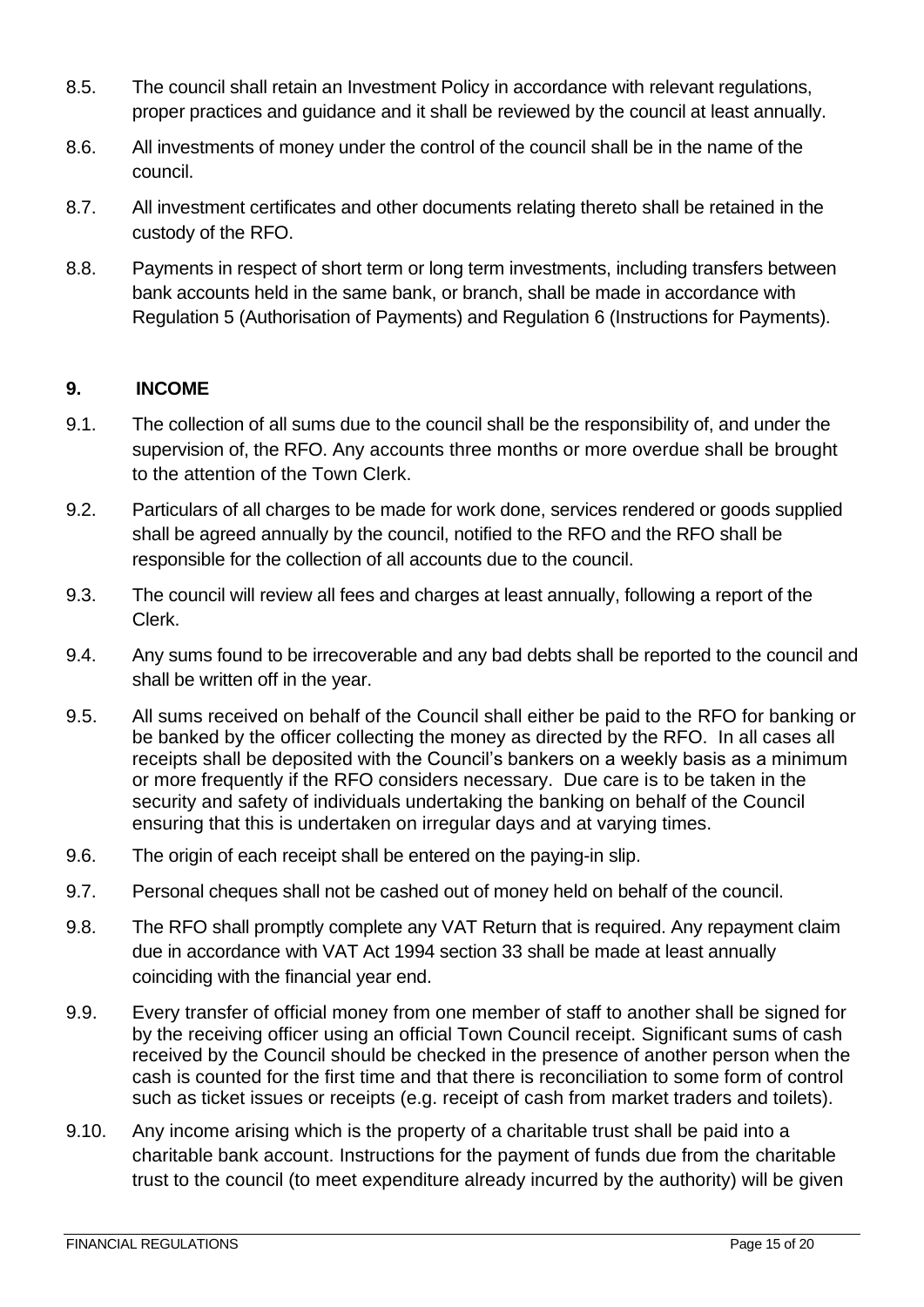by the Managing Trustees of the charity meeting separately from any council meeting (see also Regulation 16 below).

#### <span id="page-15-0"></span>**10. ORDERS FOR WORK, GOODS AND SERVICES**

- 10.1. An official order or letter shall be issued for all work, goods and services unless a formal contract is to be prepared or an official order would be inappropriate. Copies of orders shall be retained.
- 10.2. Order books shall be controlled by the RFO.
- 10.3. All members and officers are responsible for obtaining value for money at all times. An officer issuing an official order shall ensure as far as reasonable and practicable that the best available terms are obtained in respect of each transaction, usually by obtaining three or more quotations or estimates from appropriate suppliers, subject to any *de minimis* provisions in Regulation 11 (I) below.
- 10.4. A member may not issue an official order or make any contract on behalf of the council.
- 10.5. The Clerk/RFO shall verify the lawful nature of any proposed purchase before the issue of any order, and in the case of new or infrequent purchases or payments, the RFO shall ensure that the statutory authority shall be reported to the meeting at which the order is approved so that the Minutes can record the power being used.

#### <span id="page-15-1"></span>**11. CONTRACTS**

- 11.1. Procedures as to contracts are laid down as follows:
	- a. Every contract shall comply with these financial regulations and no exceptions shall be made otherwise than in an emergency provided that this regulation need not apply to contracts which relate to items (i) to (vi) below:
		- (i) for the supply of gas, electricity, water, sewerage and telephone services;
		- (ii) for specialist services such as are provided by solicitors, accountants, surveyors and planning consultants;
		- (iii) for work to be executed or goods or materials to be supplied which consist of repairs to or parts for existing machinery or equipment or plant;
		- (iv) for work to be executed or goods or materials to be supplied which constitute an extension of an existing contract by the Council;
		- (v) for additional audit work of the External Auditor up to an estimated value of £500 (in excess of this sum the Clerk and RFO shall act after consultation with the Chairman and Vice Chairman of council); and
		- (vi) for goods or materials proposed to be purchased which are proprietary articles and / or are only sold at a fixed price.
- b. Where the council intends to procure or award a public supply contract, public service contract or public works contract as defined by the Public Contracts Regulations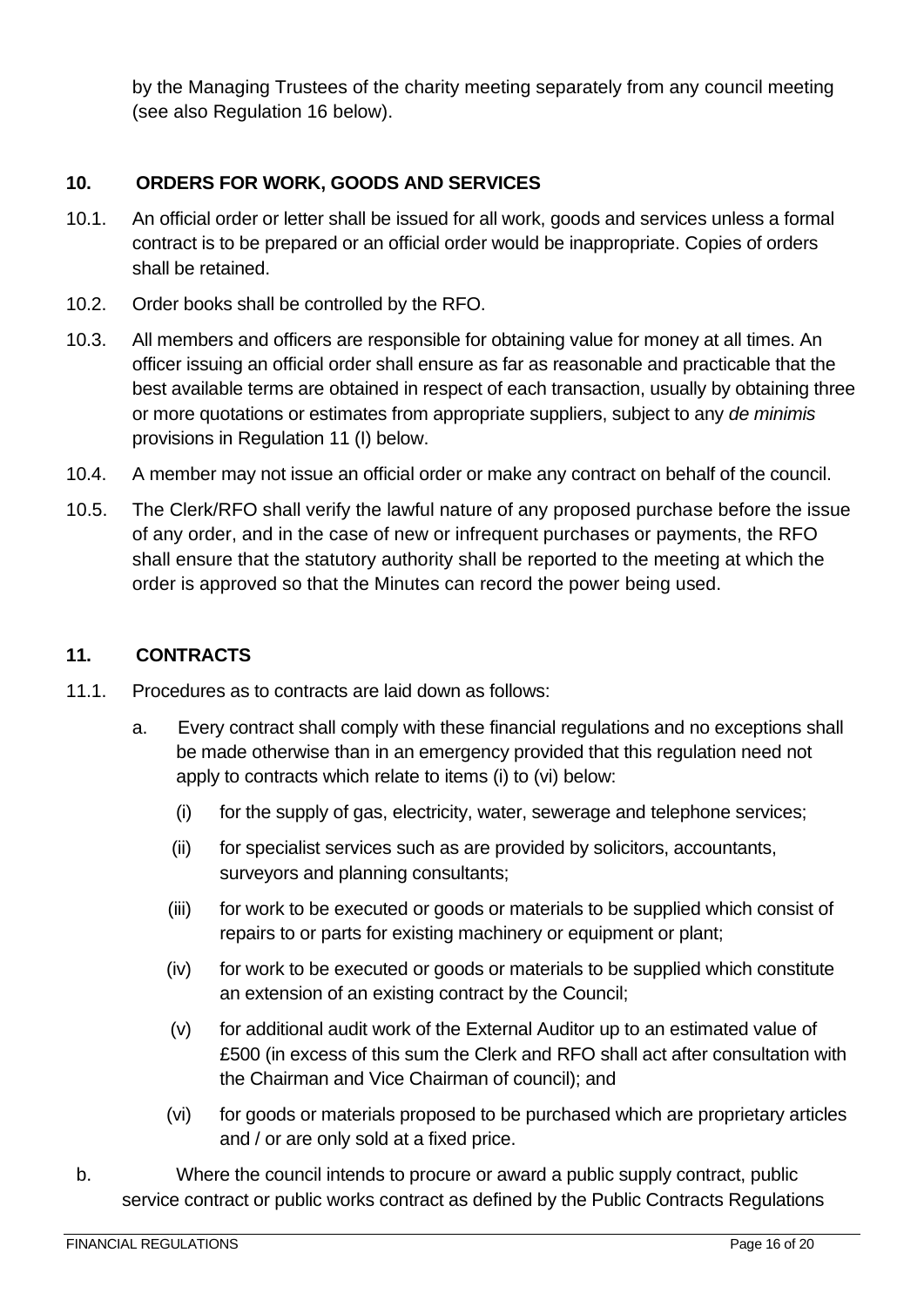2015 (the Regulations) which is valued at £25,000 or more, the council shall comply with the relevant requirements of the Regulations<sup>1</sup>.

- c. The full requirements of the Regulations, as applicable, shall be followed in respect of the tendering and award of a public supply contract, public service contract or public works contract which exceed thresholds in the Regulations set by the Public Contracts Directive 2014/24/EU (which may change from time to time)<sup>2</sup>.
- d. When applications are made to waive financial regulations relating to contracts to enable a price to be negotiated without competition the reason shall be embodied in a recommendation to the council.
- e. Such invitation to tender shall state the general nature of the intended contract and the Clerk shall obtain the necessary technical assistance to prepare a specification in appropriate cases. The invitation shall in addition state that tenders must be addressed to the Clerk in the ordinary course of post. Each tendering firm shall be supplied with a specifically marked envelope in which the tender is to be sealed and remain sealed until the prescribed date for opening tenders for that contract.
- f. All tenders shall be assessed at the same time on the prescribed date by the Clerk, Assistant Town Clerk or Operations Manager in the presence of at least one member of council or by the committee or body with delegated authority to assess the tenders on the basis of the criteria set out in the tender instructions.
- g. If less than three tenders are received for contracts above £25,000 or if all the tenders are identical the council may make such arrangements as it thinks fit for procuring the goods or materials or executing the works, subject to the Public Contracts Regulations 2015.
- h. Any invitation to tender issued under this regulation shall be subject to Standing Orders, and shall refer to the terms of the Bribery Act 2012 or as amended.
- i. When it is to enter into a contract of less than £25,000 in value for the supply of goods or materials or for the execution of works or specialist services other than such goods, materials, works or specialist services as are excepted as set out in paragraph (a), the Clerk or RFO shall obtain three quotations (priced descriptions of the proposed supply; where the value is below £25,000 but above £5,000 officers shall where possible obtain 3 quotations and where the expenditure is below £5,000 but above £1,500 officers shall where possible obtain 3 estimates. Otherwise regulation 10.3 shall apply.
	- j. The council shall make every effort to enter into a contract with organisations / businesses that recognise their legal obligation to provide accessible places of work / business for those who are less able.
	- k. The council shall not be obliged to accept the lowest or any tender, quote or estimate.

- a) For public supply and public service contracts £181,302
- b) For public works contracts £4,551,413

<sup>1</sup> The Regulations require councils to use the Contracts Finder website to advertise contract opportunities set out the procedures to be followed in awarding new contracts and to publicise the award of new contracts. <sup>2</sup> Thresholds currently applicable are: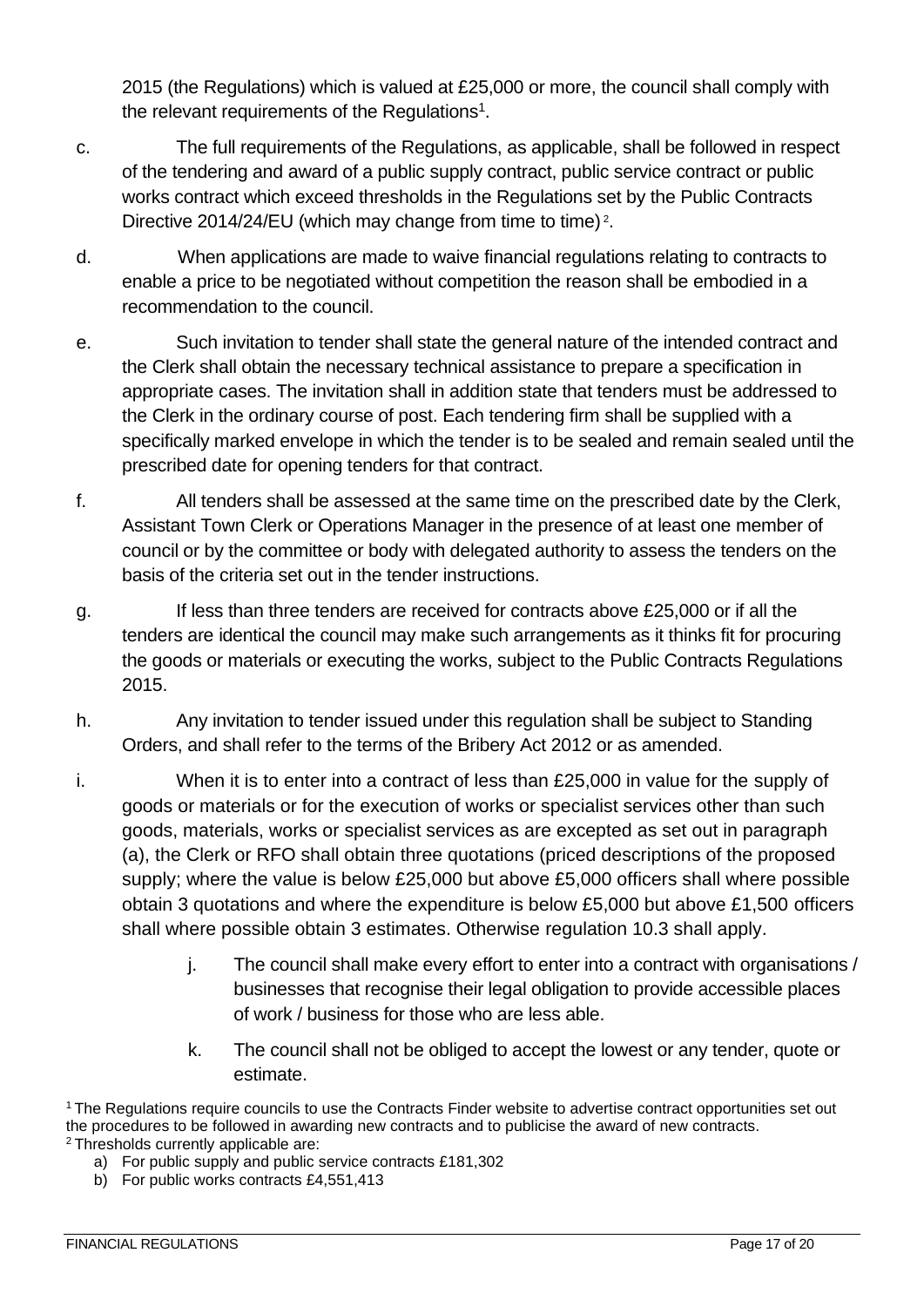- l. Should it occur that the council, or duly delegated committee, does not accept any tender, quote or estimate, the work is not allocated and the council requires further pricing, provided that the specification does not change, no person shall be permitted to submit a later tender, estimate or quote who was present when the original decision making process was being undertaken.
- m. Every exception made by a committee to which the power of making contracts has been delegated shall be reported to the Council and the report shall specify the reason by which the exception shall have been justified.

#### <span id="page-17-0"></span>**12. PAYMENTS UNDER CONTRACTS FOR BUILDING OR OTHER CONSTRUCTION WORKS**

- 12.1. Payments on account of the contract sum shall be made within the time specified in the contract by the RFO upon authorised certificates of the architect or other consultants engaged to supervise the contract (subject to any percentage withholding as may be agreed in the particular contract).
- 12.2. Where contracts provide for payment by instalments the RFO shall maintain a record of all such payments. In any case where it is estimated that the total cost of work carried out under a contract, excluding agreed variations, will exceed the contract sum of 5% or more a report shall be submitted to the council.
- 12.3. Any variation to a contract or addition to or omission from a contract must be approved by the council and Clerk to the contractor in writing, the council being informed where the final cost is likely to exceed the financial provision.

#### <span id="page-17-1"></span>**13. STORES AND EQUIPMENT**

- 13.1. The officer in charge of each section shall be responsible for the care and custody of stores and equipment in that section.
- 13.2. Delivery Notes shall be obtained in respect of all goods received into store or otherwise delivered and goods must be checked as to order and quality at the time delivery is made.
- 13.3. Stocks shall be kept at the minimum levels consistent with operational requirements.
- 13.4. The RFO shall be responsible for periodic checks of stocks and stores at least annually.

#### <span id="page-17-2"></span>**14. ASSETS, PROPERTIES AND ESTATES**

14.1. The Clerk shall make appropriate arrangements for the custody of all title deeds and Land Registry Certificates of properties held by the council, which must be stored in the fireproof safe. The RFO shall ensure a record is maintained of all properties held by the council, recording the location, extent, plan, reference, purchase details, nature of the interest, tenancies granted, rents payable and purpose for which held in accordance with Accounts and Audit Regulations.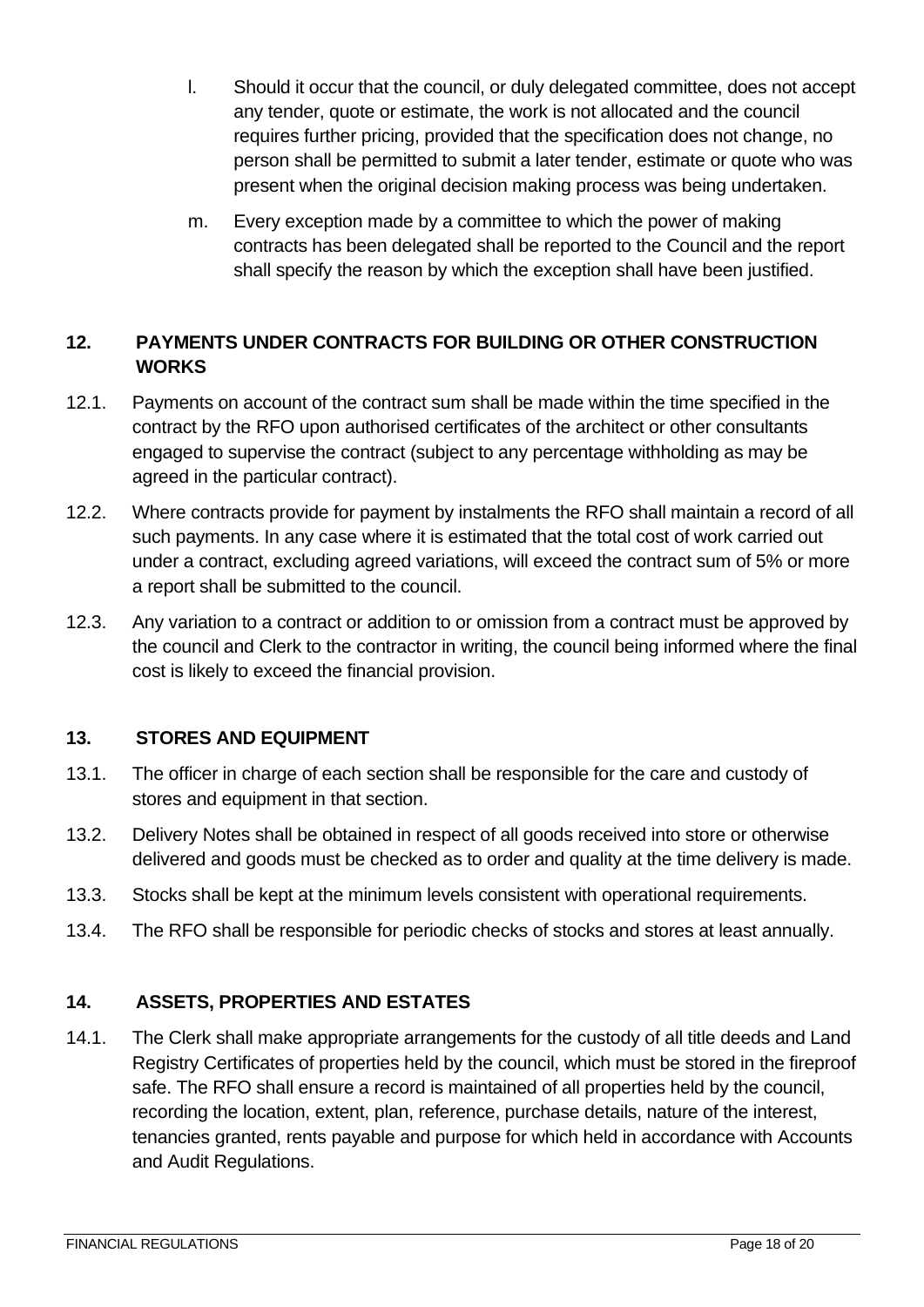- 14.2. No tangible moveable property shall be purchased or otherwise acquired, sold, leased or otherwise disposed of, without the authority of the council, together with any other consents required by law, save where the estimated value of any one item of tangible movable property does not exceed £250.
- 14.3. No real property (interests in land) shall be sold, leased or otherwise disposed of without the authority of the council, together with any other consents required by law. In each case a Report in writing shall be provided to council in respect of valuation and surveyed condition of the property (including matters such as planning permissions and covenants) together with a proper business case (including an adequate level of consultation with the electorate).
- 14.4. No real property (interests in land) shall be purchased or acquired without the authority of the full council together with any other consents required by law. In each case a Report in writing shall be provided to council in respect of valuation and surveyed condition of the property (including matters such as planning permissions and covenants) together with a proper business case (including an adequate level of consultation with the electorate).
- 14.5. Subject only to the limit set in Reg. 14.2 above, no tangible moveable property shall be purchased or acquired without the authority of the full council. In each case a Report in writing shall be provided to council with a full business case.
- 14.6. The RFO shall ensure that an appropriate and accurate Register of Assets and Investments, set at a *de minimus* value of £250, with a register still being maintained for lesser purchases, although it will be at the Town Clerk's discretion to add items of worth that cost less than £250, is kept up to date. The continued existence of tangible assets shown in the Register shall be verified at least annually.

#### <span id="page-18-0"></span>**15. INSURANCE**

- 15.1. Following the annual risk assessment (per Financial Regulation 17), the RFO shall effect all insurances and negotiate all claims on the council's insurers in consultation with the Clerk.
- 15.2. The Clerk shall give prompt notification to the RFO of all new risks, properties or vehicles which require to be insured and of any alterations affecting existing insurances.
- 15.3. The RFO shall keep a record of all insurances effected by the council and the property and risks covered thereby and annually review it.
- 15.4. The RFO shall be notified of any loss liability or damage or of any event likely to lead to a claim, and shall report these to council at the next available meeting.
- 15.5. All appropriate members and employees of the council shall be included in a suitable form of security or fidelity guarantee insurance which shall cover the maximum risk exposure as determined annually by the council, or duly delegated committee.
- 15.6 The RFO will notify the Insurance Company for 'Special Events' agreed by Council to ensure cover for Public Liability is effected. Risk assessments will be prepared and any additional Premiums will be advised to Council.